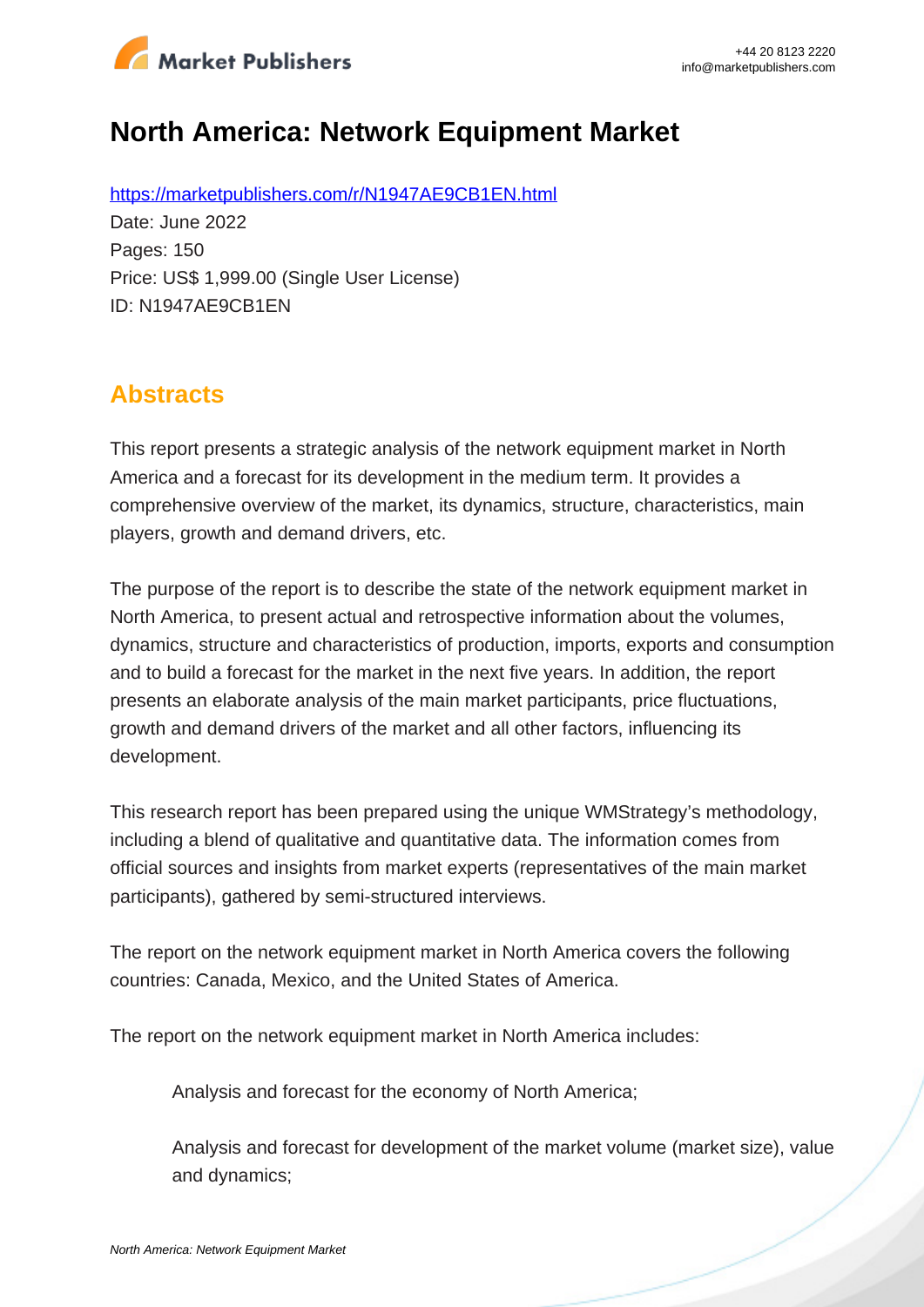

Market breakdown (by origin, by country, by types of products, etc.);

Country information - breakdown by country for all major indicators, showing the exact volumes and values for each individual country, covered in the report;

Volume, dynamics and analysis of domestic production (past, current and future);

Analysis of price levels (wholesale, retail, distributors, etc.) and their dynamics (past, current and future);

Volume, dynamics and analysis of imports (past, current and future);

Volume, dynamics and analysis of exports (past, current and future);

Volume, dynamics and analysis of consumption (past, current and future);

Characteristics of the main market participants (manufacturers, distributors, wholesalers, retailers, importers, exporters, Governmental structures, etc.) and the competitive landscape;

Value chain analysis and structure of price formation;

Analysis of the factors, influencing the market development (market growth drivers, restraints, recent state programs, etc.);

Analysis and forecast of the trends and levels of supply and demand on the market;

Country opportunity analysis;

Analysis of the major trade flows;

Forecast for market development in the medium term (including three possible scenarios for development).

This report will allow you to: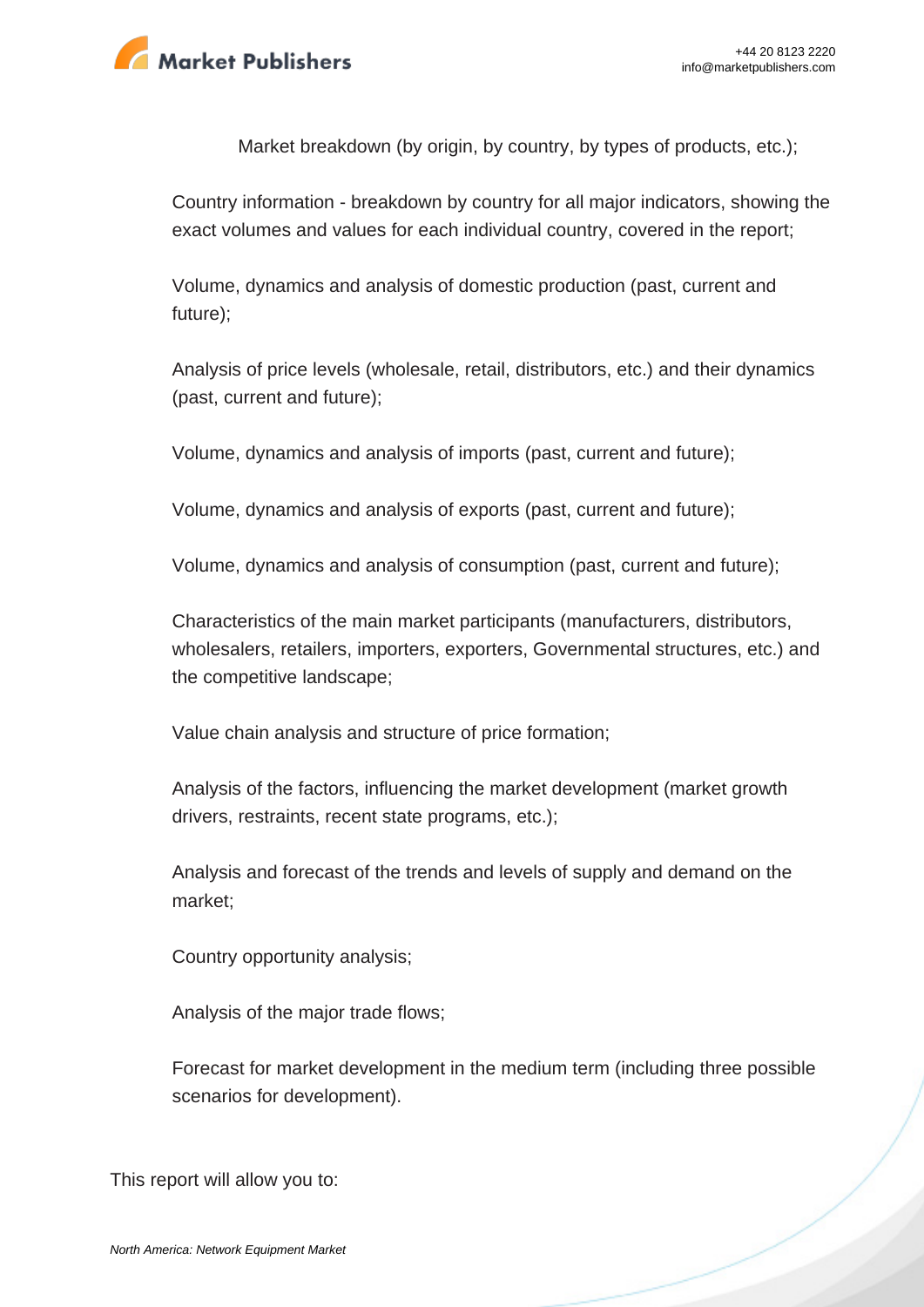

Quickly and cost–effectively get a strategic analysis and gain competitive intelligence about the market;

Track market data, including size, value, segmentation, forecasts, dynamics and structure – past, present and future;

Get and compare information at both aggregate level (for the whole region) and for each individual country, covered in the report;

Explore and identify new market opportunities in the countries and regions within the market;

Track and identify key market trends, opportunities and threats and key drivers behind recent market changes;

Strategically assess market growth potential, demand drivers and restraints on the market;

Evaluate the key macroeconomic indicators to get insight into the general trends within the economy;

See how the market performed in the past (over the last 5 years) and how it will perform in the future (in the next 5 years);

Get acquainted with the leading companies on the market;

Evaluate how diversified the market is in terms of competitive intensity, fragmentation and environment and understand competitive threats;

Empower your marketing, branding, strategy and market development, consumption and supply functions with useful market insights;

Build your investment strategy by assessing market attractiveness or company attractiveness;

Build your own market entry or market expansion strategy or evaluate your current strategy;

Add value to pitches and presentations by using official and accurate data and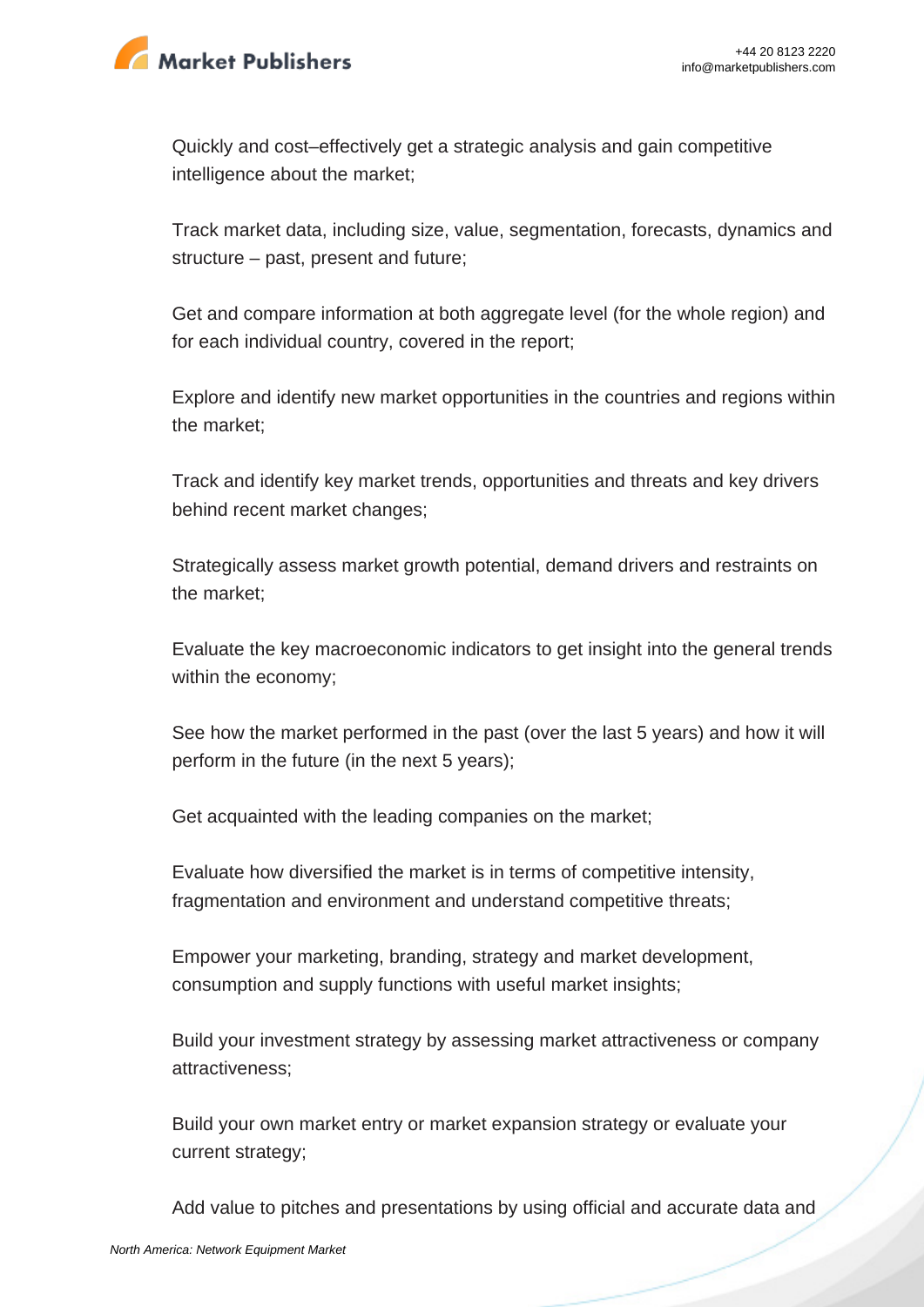

calculations.

If you are interested in the network equipment market in North America, this research report will provide you with a strategic analysis of the market, its recent and future development. In addition, the report will save you time and money while presenting you all the necessary information, empowering you to make informed decisions and move your business forward!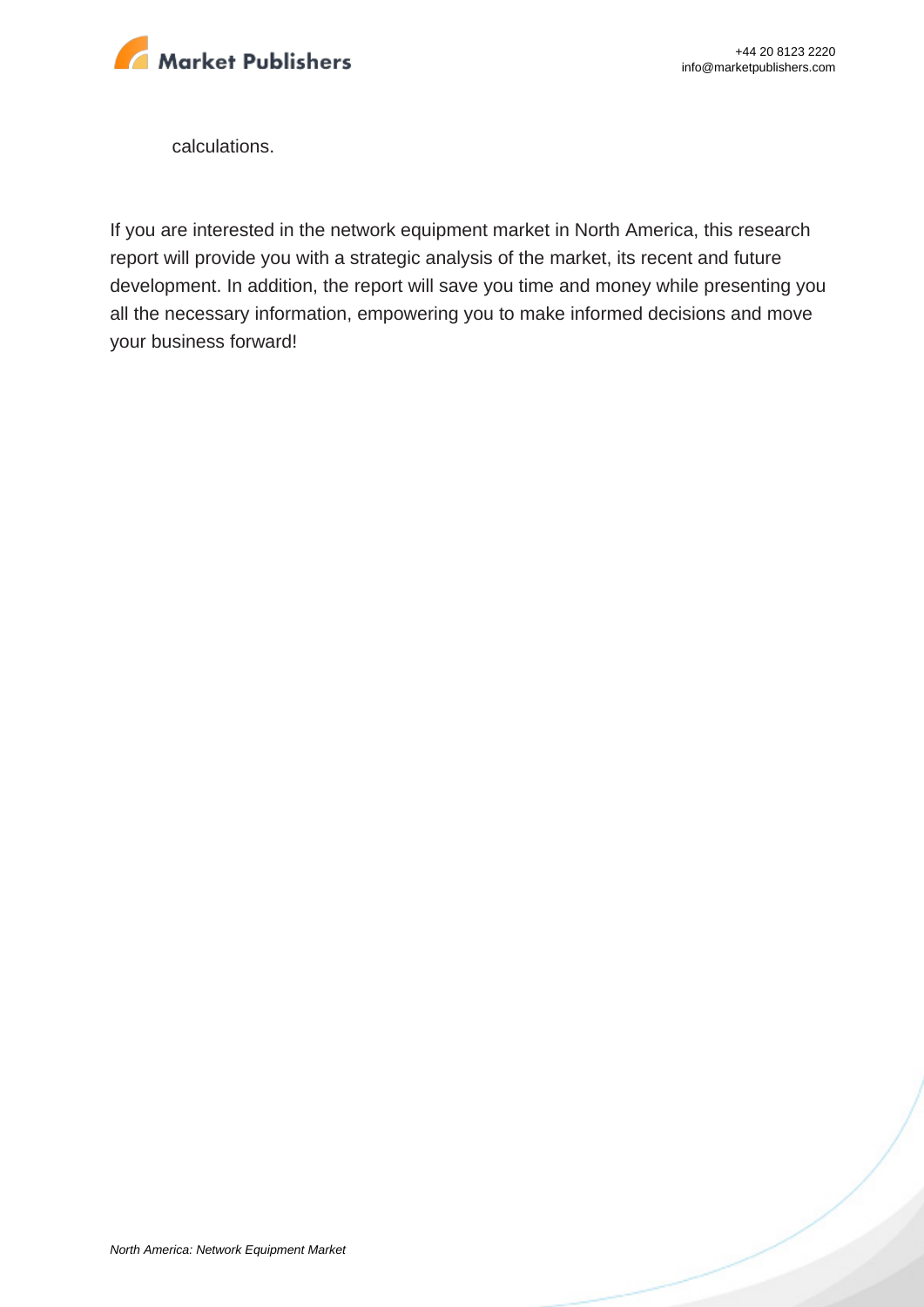

# **Contents**

#### **1. INTRODUCTION**

- 1.1. Report description
- 1.2. Research methodology

#### **2. EXECUTIVE SUMMARY**

#### **3. CHARACTERISTICS OF NETWORK EQUIPMENT**

### **4. CHARACTERISTICS AND ANALYSIS OF THE RAW MATERIALS BASE**

### **5. STATE OF THE ECONOMY OF NORTH AMERICA**

5.1. Characteristics of the economy of North America in 2014-2018

5.2. Forecast for the development of the economy of North America for 2018-2020

### **6. OVERVIEW AND ANALYSIS OF THE NETWORK EQUIPMENT MARKET IN NORTH AMERICA**

6.1. Volume, value and dynamics of the network equipment market in North America in 2014-2018

6.2. Structure of the network equipment market in North America in 2014-2018: production, imports, exports, consumption

6.3. Structure of the network equipment market in North America in 2014-2018 by types of network equipment

6.4. Structure of the network equipment market in North America in 2014-2018 by origin

6.5. Structure of the network equipment market in North America in 2014-2018 by country

- 6.6. Key recent trends on the network equipment market in North America
- 6.7. Competitive landscape of the market
- 6.8. Country opportunity analysis
- 6.9. Key drivers and restraints for the market development in the medium term

## **7. OVERVIEW AND ANALYSIS OF THE DOMESTIC PRODUCTION OF NETWORK EQUIPMENT IN NORTH AMERICA**

7.1. Volume, value and dynamics of the domestic production of network equipment in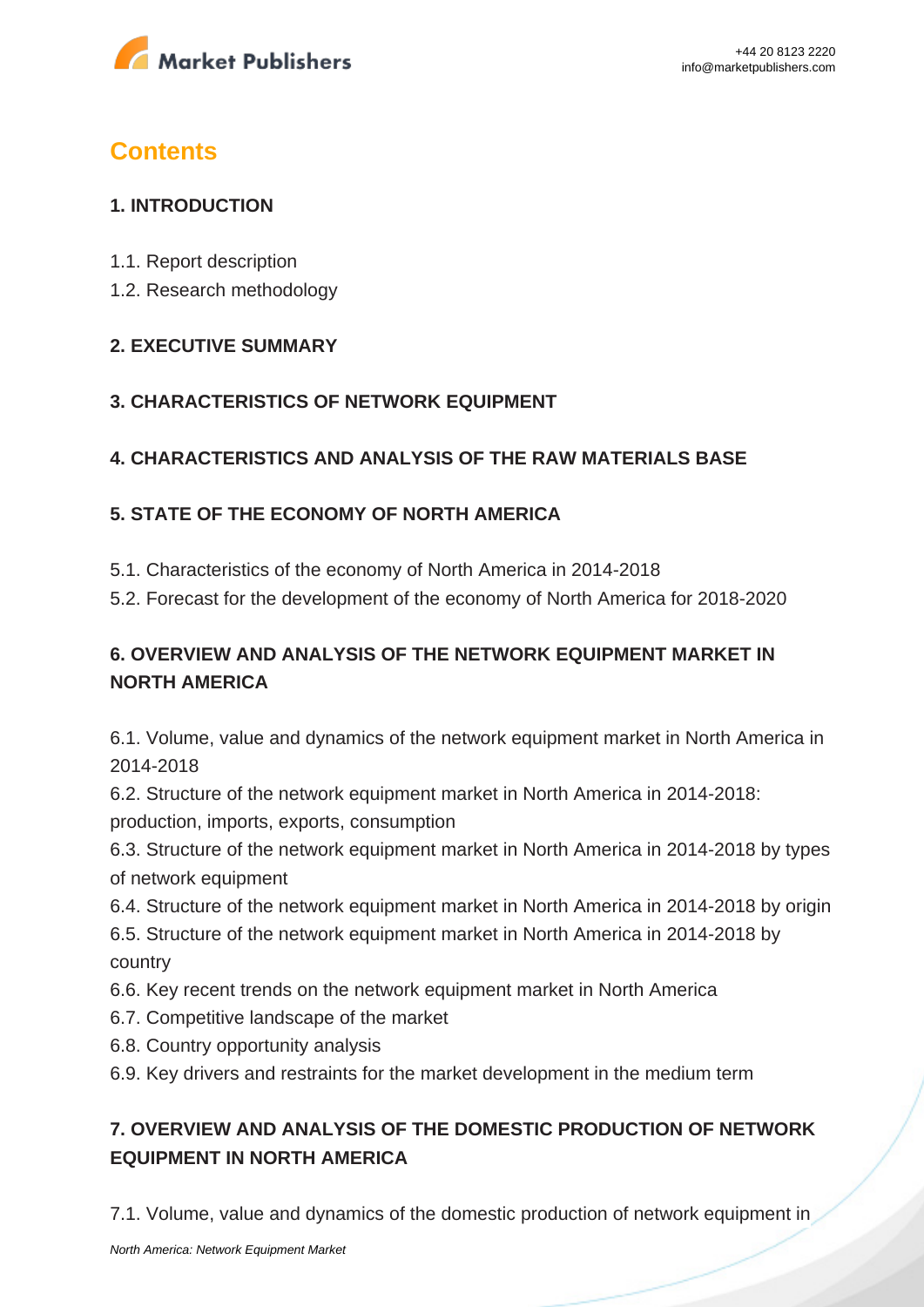

North America in 2014-2018

7.2. Structure of the domestic production of network equipment in 2014-2018 by types of network equipment

7.3. Structure of the North American production of network equipment in 2014-2018 by countries

7.4. Characteristics of the main producers of network equipment in North America

### **8. CHARACTERISTICS AND ANALYSIS OF THE PRICES OF NETWORK EQUIPMENT IN NORTH AMERICA**

- 8.1. Value chain analysis
- 8.2. Structure of price formation
- 8.3. Characteristics of the producer prices of network equipment in North America in 2014-2018
- 8.4. Characteristics of other prices of network equipment

## **9. TRADE BALANCE OF THE FOREIGN TRADE OPERATIONS OF NETWORK EQUIPMENT IN NORTH AMERICA**

9.1. Trade balance of the foreign trade operations of network equipment in North America in 2014-2018

## **10. OVERVIEW AND ANALYSIS OF THE IMPORTS OF NETWORK EQUIPMENT TO THE NORTH AMERICAN MARKET**

10.1. Volume, value and dynamics of the imports of network equipment to North America in 2014-2018

10.2. Major trade inflows of network equipment imports to North America in 2014-2018 10.3. Structure of the imports of network equipment in 2014-2018 by importing countries 10.4. Structure of the imports of network equipment in 2014-2018 by types of products 10.5. Average prices of the network equipment, imported to North America in 2014-2018

## **11. OVERVIEW AND ANALYSIS OF THE NORTH AMERICAN EXPORTS OF NETWORK EQUIPMENT**

11.1. Volume, value and dynamics of the North American exports of network equipment in 2014-2018

11.2. Major trade outflows of network equipment exports from North America in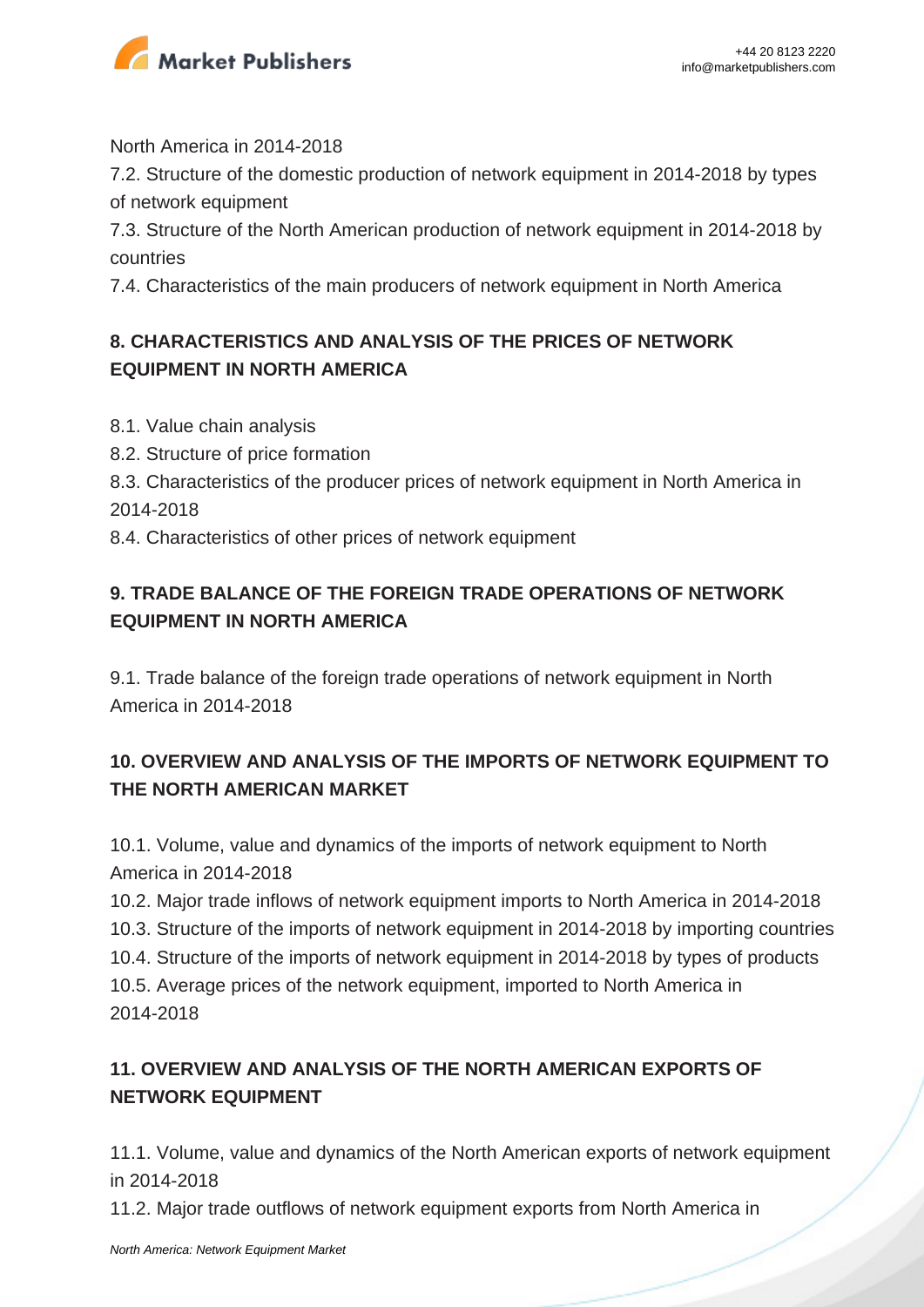

#### 2014-2018

11.3. Structure of the North American exports of network equipment in 2014-2018 by exporting countries

11.4. Structure of the North American exports of network equipment in 2014-2018 by types of products

11.5. Average prices of the North American exports of network equipment in 2014-2018

## **12. CHARACTERISTICS OF THE CONSUMPTION OF NETWORK EQUIPMENT IN NORTH AMERICA**

12.1. Volume, value and dynamics of the consumption of network equipment in North America in 2014-2018

12.2. Structure of the consumption of network equipment in North America in 2014-2018 (by origin, by channel, by country, by type of network equipment)

12.4. Volume, value and dynamics of the per capita consumption of network equipment in North America in 2014-2018

12.5. Balance between supply and demand on the network equipment market in North America in 2014-2018

## **13. FORECAST FOR DEVELOPMENT OF THE NETWORK EQUIPMENT MARKET IN NORTH AMERICA IN 2019-2024**

13.1. Factors, influencing the development of the network equipment market in North America in the medium term

13.2. Forecast for market development in the medium term under three possible scenarios

### **LIST OF FIGURES**

Volume and dynamics of the network equipment market in North America in 2014-2018 Value and dynamics of the network equipment market in North America in 2014-2018 Structure of the network equipment market in North America in 2014-2018, in volume terms

Structure of the network equipment market in North America in 2014-2018, in value terms

Structure of the network equipment market in North America in 2014-2018 by types of network equipment, in volume terms

Structure of the network equipment market in North America in 2014-2018 by types of network equipment, in value terms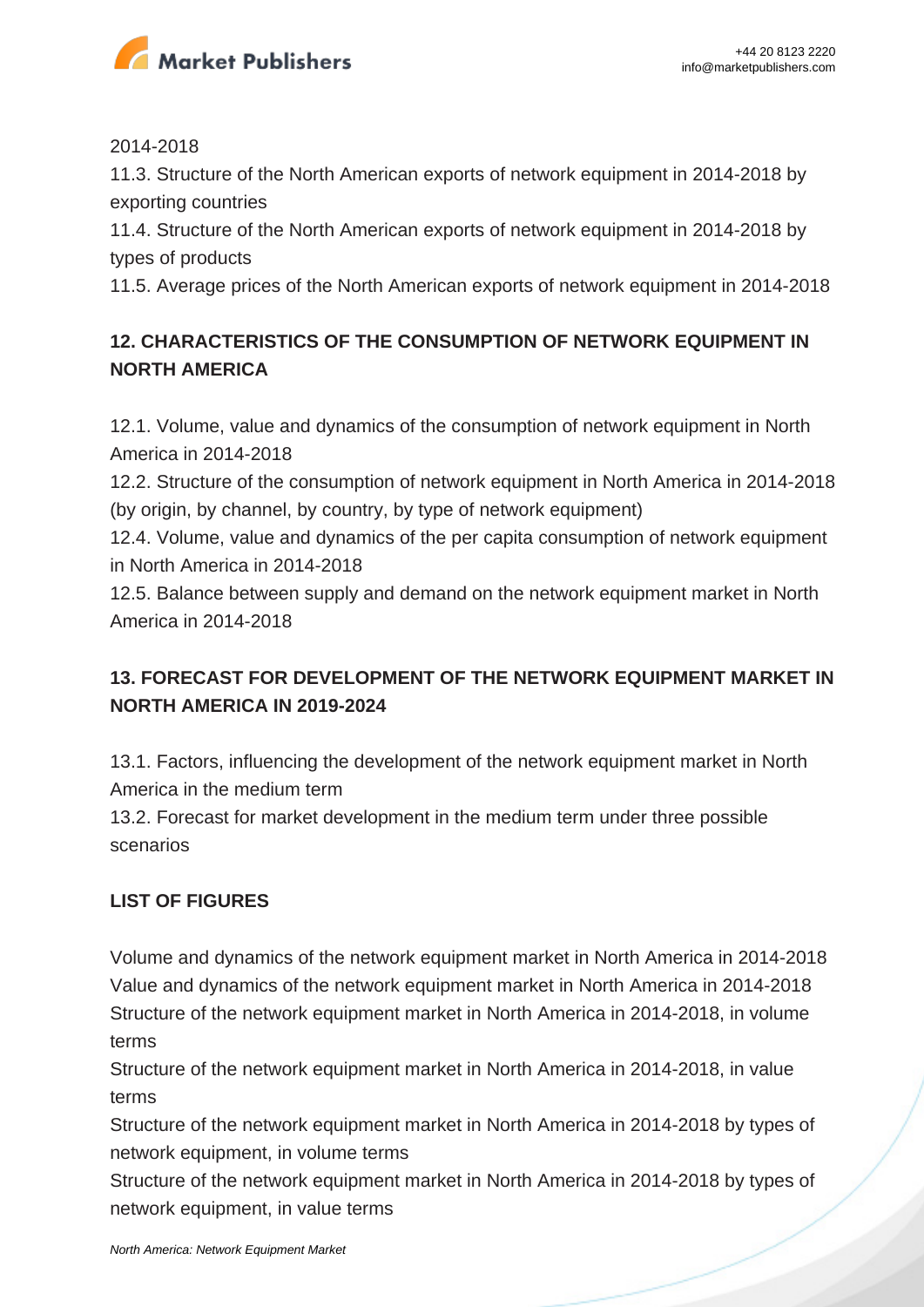

Structure of the network equipment market in North America by origin in volume terms in 2014-2018

Structure of the network equipment market in North America by origin in value terms in 2014-2018

Structure of the network equipment market in North America by country in 2014-2018, in volume terms

Structure of the network equipment market in North America by country in 2014-2018, in value terms

Volume and dynamics of the domestic production of network equipment in North America in 2014-2018

Value and dynamics of the domestic production of network equipment in North America in 2014-2018

Structure of the domestic production of network equipment in North America in 2014-2018 by types of network equipment, in volume terms

Structure of the domestic production of network equipment in North America in 2014-2018 by types of network equipment, in value terms

Structure of the domestic production of network equipment in North America by producing countries in 2014-2018, in volume terms

Structure of the domestic production of network equipment in North America by producing countries in 2014-2018, in value terms

Value chain analysis of the network equipment market in North America

Structure of the network equipment price formation in North America, in %

Deviation of the average producer prices of network equipment in North America in 2014-2018 by types of network equipment

Deviation of the average producer prices of network equipment in North America in 2014-2018 by producing countries

Volume and dynamics of other prices of network equipment in North America (wholesale, distributor, retail, etc.) in 2014-2018

Trade balance of network equipment foreign trade in North America in 2014-2018, in volume terms

Trade balance of network equipment foreign trade in North America in 2014-2018, in value terms

Trade balance of network equipment foreign trade in North America by trading countries in 2014-2018, in volume terms

Trade balance of network equipment foreign trade in North America by trading countries in 2014-2018, in value terms

Trade balance of network equipment foreign trade in North America by types of network equipment in 2014-2018, in volume terms

Trade balance of network equipment foreign trade in North America by types of network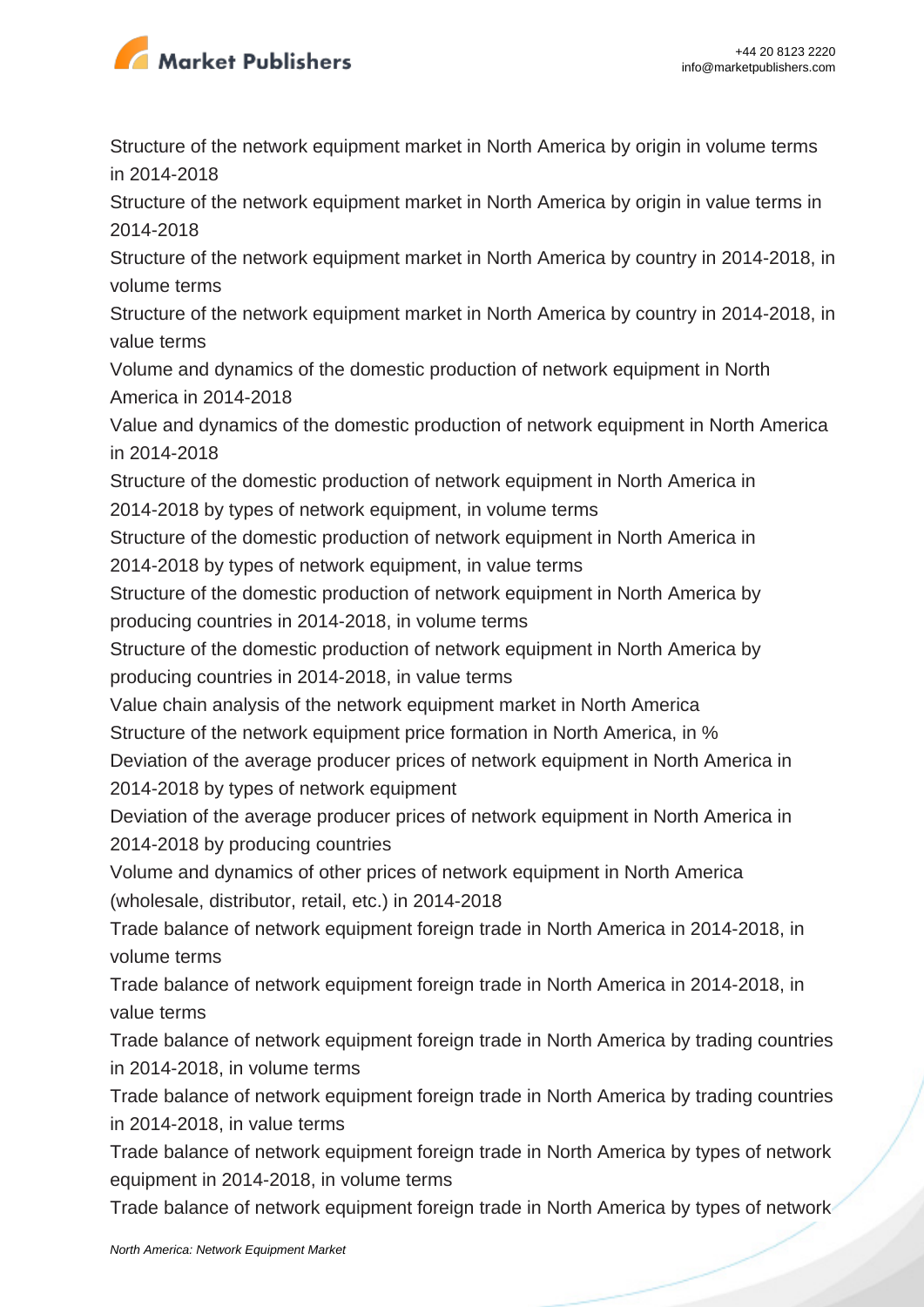

equipment in 2014-2018, in value terms

Volume and dynamics of the imports of network equipment to North America in 2014-2018

Value and dynamics of the imports of network equipment to North America in 2014-2018

Main countries, exporting network equipment to North America in 2014-2018, in volume terms

Main countries, exporting network equipment to North America in 2014-2018, in value terms

Structure of the imports of network equipment to North America by importing countries in 2014-2018, in volume terms

Structure of the imports of network equipment to North America by importing countries in 2014-2018, in value terms

Volume and dynamics of the imports of network equipment by types of network equipment in 2014-2018

Value and dynamics of the imports of network equipment by types of network equipment in 2014-2018

Average prices of the network equipment, imported to North America in 2014-2018 Average prices of the network equipment, imported to North America in 2014-2018 by importing countries

Volume and dynamics of the North American exports of network equipment in 2014-2018

Value and dynamics of the North American exports of network equipment in 2014-2018 Recipient countries of the North American exports of network equipment in 2014-2018, in volume terms

Recipient countries of the North American exports of network equipment in 2014-2018, in value terms

Structure of the North American exports of network equipment by exporting countries in 2014-2018, in volume terms

Structure of the North American exports of network equipment by exporting countries in 2014-2018, in value terms

Structure of the North American exports of network equipment by types of network equipment in 2014-2018, in volume terms

Structure of the North American exports of network equipment by types of network equipment in 2014-2018, in value terms

Average prices of the North American exports of network equipment in 2014-2018 Average prices of the North American exports of network equipment in 2014-2018 by exporting countries

Volume and dynamics of the consumption of network equipment in North America in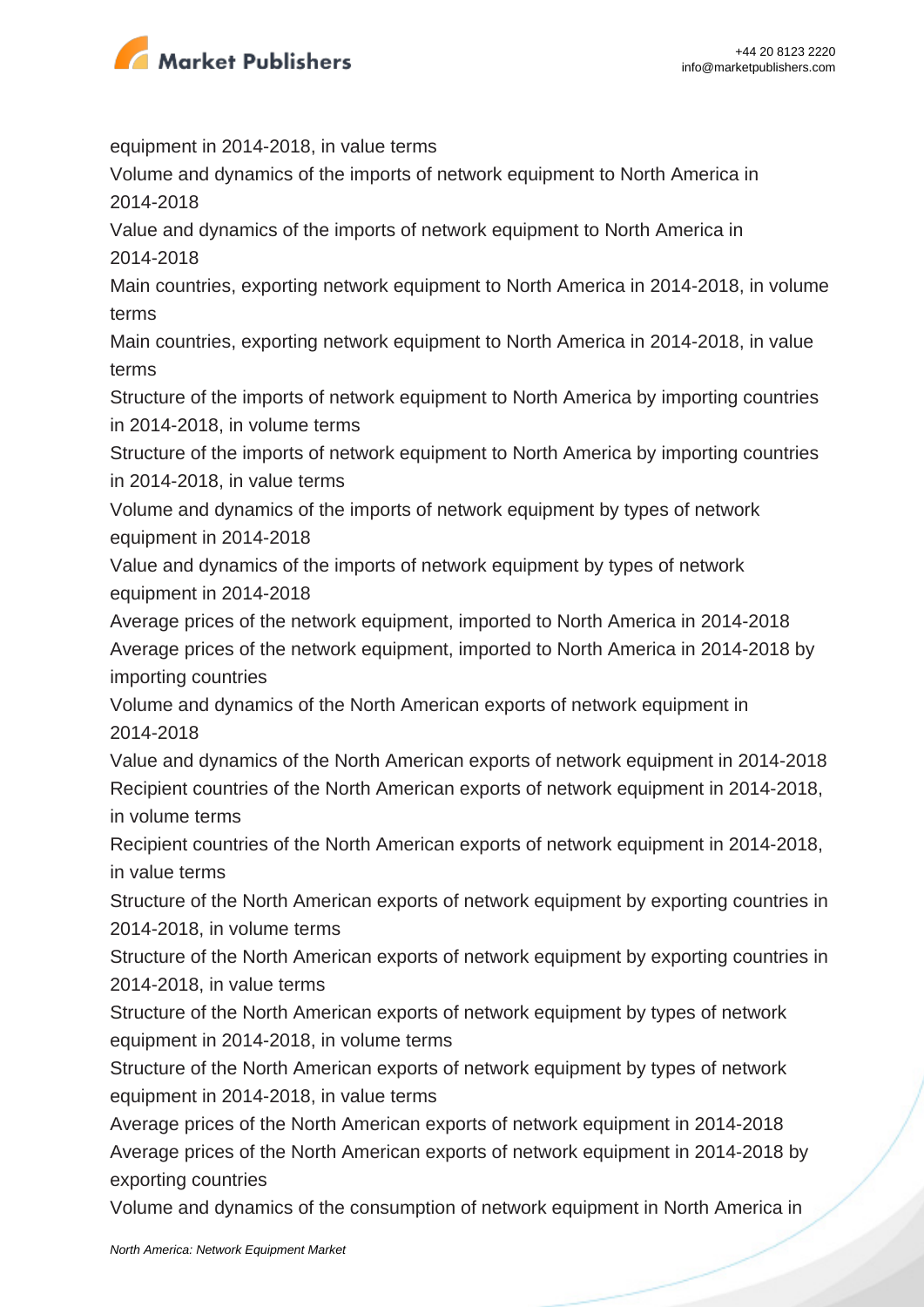

2014-2018

Value and dynamics of the consumption of network equipment in North America in 2014-2018

Structure of the consumption of network equipment in North America in 2014-2018, in volume terms

Structure of the consumption of network equipment in North America in 2014-2018, in value terms

Structure of the consumption of network equipment in North America by types of network equipment, in volume terms

Structure of the consumption of network equipment in North America by types of network equipment, in value terms

Structure of the consumption of network equipment in North America by consuming countries in 2014-2018

Volume and dynamics of the per capita consumption of network equipment in North America in 2014-2018

Value and dynamics of the per capita consumption of network equipment in North America in 2014-2018

Balance between supply and demand on the network equipment market in North America in 2014-2018, in volume terms

Balance between supply and demand on the network equipment market in North America in 2014-2018, in value terms

Forecast for the total supply of network equipment in North America in 2019-2024 (under the framework of the base scenario), in volume and value terms

Forecast for the total supply of network equipment in North America in 2019-2024 (under the framework of the pessimistic scenario), in volume and value terms

Forecast for the total supply of network equipment in North America in 2019-2024 (under the framework of the optimistic scenario), in volume and value terms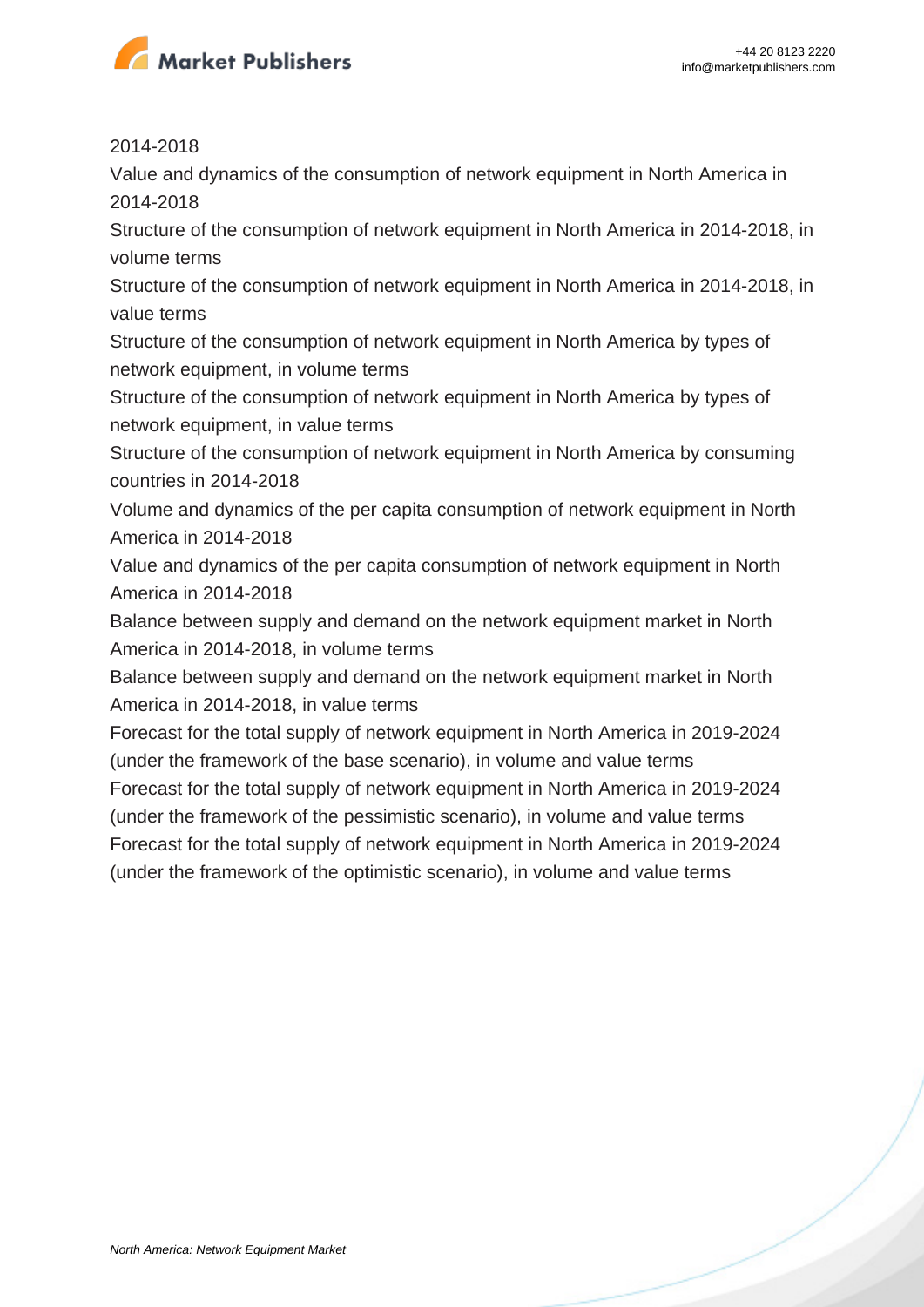

## **About**

#### **ABOUT WMSTRATEGY**

This report is 75% ready and is in completion stage. The final version of the research report will be presented up to 5 working days after your order. The report will be updated as of the current month of purchase. If you purchase the Corporate License, you will get an Excel sheet with all the quantitative information in up to 2 working days after your purchase. Feel free to contact us for more information or to request a demo version!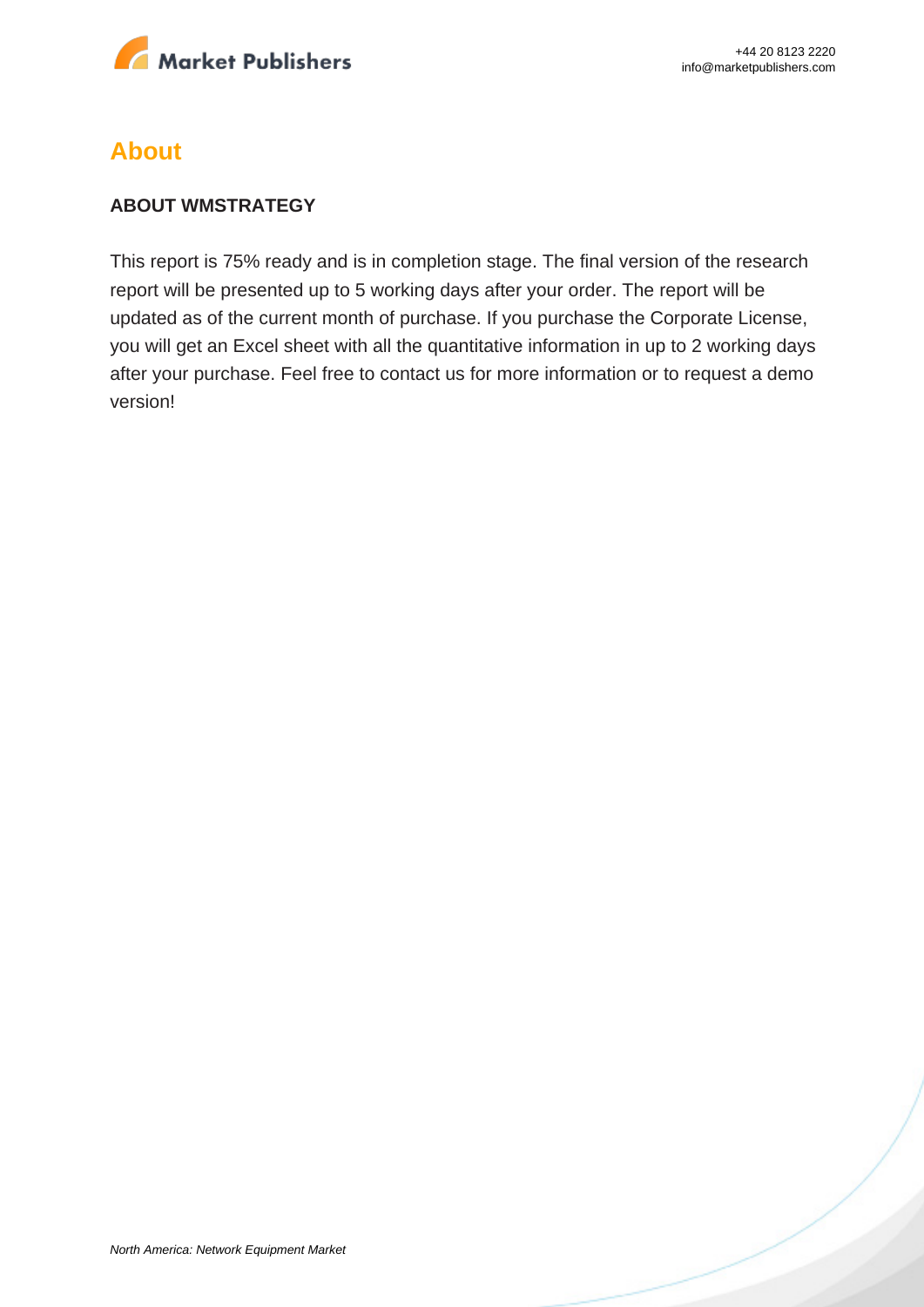

# **List Of Tables**

#### **LIST OF TABLES**

Key indicators on the network equipment market in North America in 2014-2018 Key indicators of the economy of North America in 2014-2018

Forecast for the economy of North America in 2018-2020

Volume and dynamics of the network equipment market in North America in 2014-2018 Value and dynamics of the network equipment market in North America in 2014-2018 Structure of the network equipment market in North America in 2014-2018, in volume terms

Structure of the network equipment market in North America in 2014-2018, in value terms

Structure of the network equipment market in North America in 2014-2018 by types of network equipment, in volume terms

Structure of the network equipment market in North America in 2014-2018 by types of network equipment, in value terms

Structure of the network equipment market in North America by origin in 2014-2018, in volume terms

Structure of the network equipment market in North America by origin in 2014-2018, in value terms

Structure of the network equipment market in North America by country in 2014-2018, in volume terms

Structure of the network equipment market in North America by country in 2014-2018, in value terms

Country opportunity analysis

Volume and dynamics of the domestic production of network equipment in North America in 2014-2018

Value and dynamics of the domestic production of network equipment in North America in 2014-2018

Structure of the domestic production of network equipment in 2014-2018 by types of network equipment, in volume terms

Structure of the domestic production of network equipment in 2014-2018 by types of network equipment, in value terms

Structure of the domestic production of network equipment in North America by producing countries in 2014-2018, in volume terms

Structure of the domestic production of network equipment in North America by producing countries in 2014-2018, in value terms

Value chain analysis of the network equipment market in North America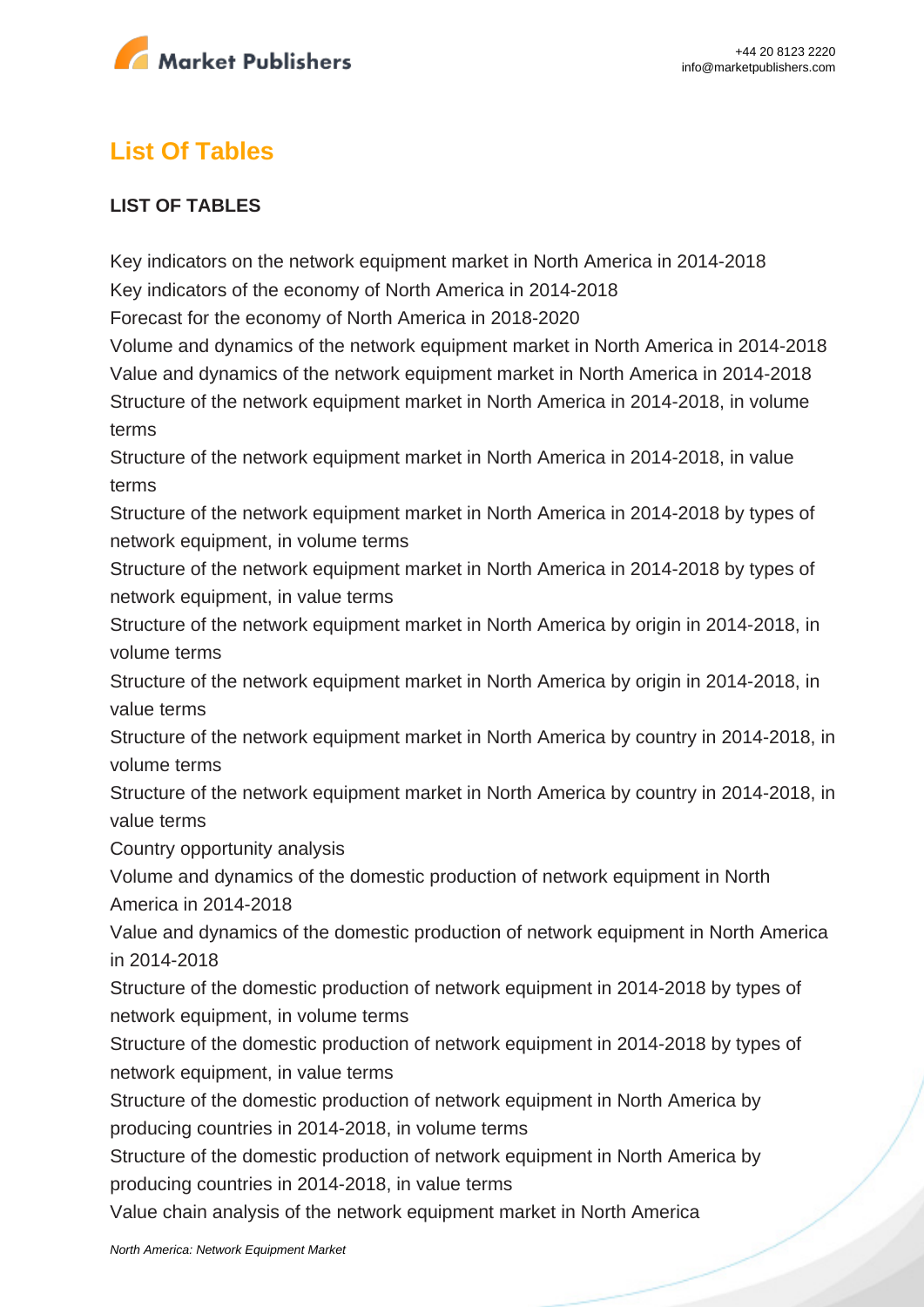

Cost breakdown of the price formation of network equipment in North America, in % Volume and dynamics of the average producer prices of network equipment in North America by types of network equipment in 2014-2018

Volume and dynamics of the average producer prices of network equipment in North America by producing countries in 2014-2018

Volume and dynamics of other prices of network equipment in North America (wholesale, distributor, retail, etc.) in 2014-2018

Trade balance of network equipment foreign trade in North America in 2014-2018, in volume terms

Trade balance of network equipment foreign trade in North America in 2014-2018, in value terms

Trade balance of network equipment foreign trade in North America by trading countries in 2014-2018, in volume terms

Trade balance of network equipment foreign trade in North America by trading countries in 2014-2018, in value terms

Trade balance of network equipment foreign trade in North America by types of network equipment in 2014-2018, in volume terms

Trade balance of network equipment foreign trade in North America by types of network equipment in 2014-2018, in value terms

Volume and dynamics of the imports of network equipment to North America in 2014-2018

Value and dynamics of the imports of network equipment to North America in 2014-2018

Main countries, exporting network equipment to North America in 2014-2018, in volume terms

Main countries, exporting network equipment to North America in 2014-2018, in value terms

Structure of the imports of network equipment to North America by importing countries in 2014-2018, in volume terms

Structure of the imports of network equipment to North America by importing countries in 2014-2018, in value terms

Structure of the imports of network equipment to North America by types of network equipment in 2014-2018, in volume terms

Structure of the imports of network equipment to North America by types of network equipment in 2014-2018, in value terms

Average prices of the network equipment, imported to North America in 2014-2018 Average prices of the network equipment, imported to North America in 2014-2018 by importing countries

Volume and dynamics of the North American exports of network equipment in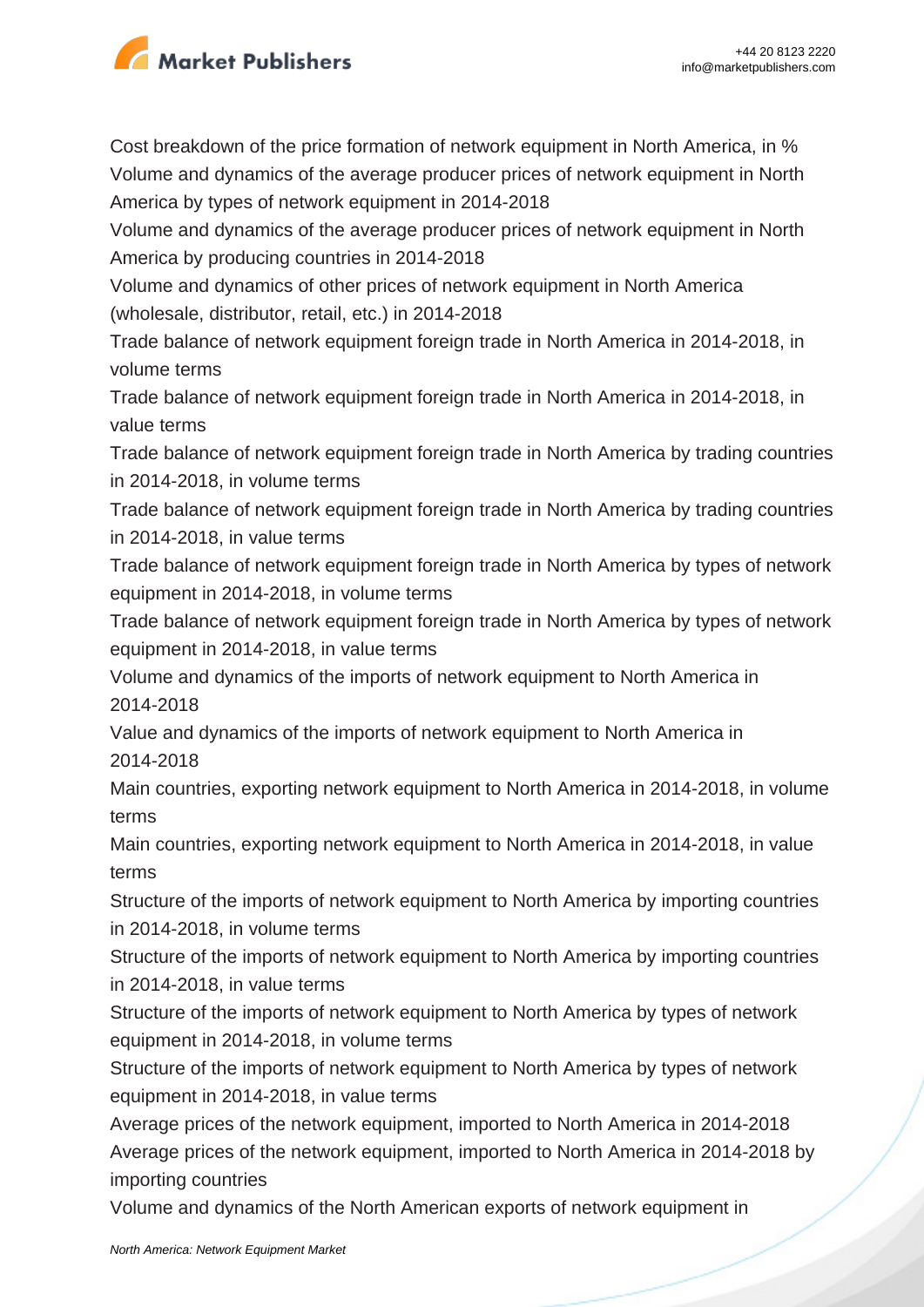

#### 2014-2018

Value and dynamics of the North American exports of network equipment in 2014-2018 Recipient countries of the North American exports of network equipment in 2014-2018, in volume terms

Recipient countries of the North American exports of network equipment in 2014-2018, in value terms

Structure of the North American exports of network equipment by exporting countries in 2014-2018, in volume terms

Structure of the North American exports of network equipment by exporting countries in 2014-2018, in value terms

Structure of the North American exports of network equipment by types of network equipment in 2014-2018, in volume terms

Structure of the North American exports of network equipment by types of network equipment in 2014-2018, in value terms

Average prices of the North American exports of network equipment in 2014-2018 Average prices of the North American exports of network equipment in 2014-2018 by exporting countries

Volume and dynamics of the consumption of network equipment in North America in 2014-2018

Value and dynamics of the consumption of network equipment in North America in 2014-2018

Structure of the consumption of network equipment in North America in 2014-2018, in volume terms

Structure of the consumption of network equipment in North America in 2014-2018, in value terms

Structure of the consumption of network equipment in North America by types of network equipment, in volume terms

Structure of the consumption of network equipment in North America by types of network equipment, in value terms

Structure of the consumption of network equipment in North America by consuming countries in 2014-2018

Volume and dynamics of the per capita consumption of network equipment in North America in 2014-2018

Value and dynamics of the per capita consumption of network equipment in North America in 2014-2018

Balance between supply and demand on the network equipment market in North America in 2014-2018, in volume terms

Balance between supply and demand on the network equipment market in North America in 2014-2018, in value terms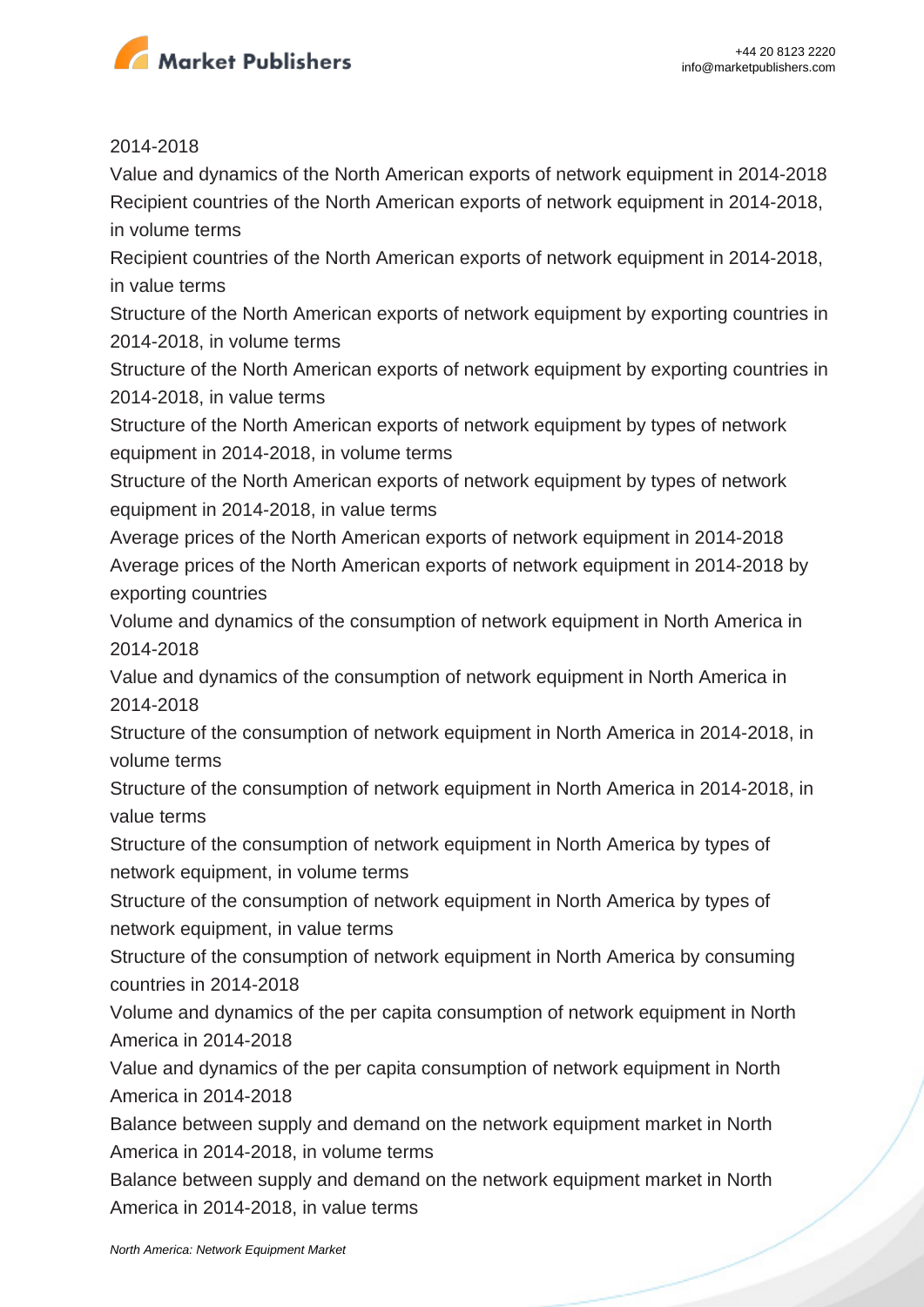

Forecast for the total supply of network equipment in North America in 2019-2024 (under the framework of the base scenario), in volume and value terms Forecast for the total supply of network equipment in North America in 2019-2024 (under the framework of the pessimistic scenario), in volume and value terms Forecast for the total supply of network equipment in North America in 2019-2024 (under the framework of the optimistic scenario), in volume and value terms